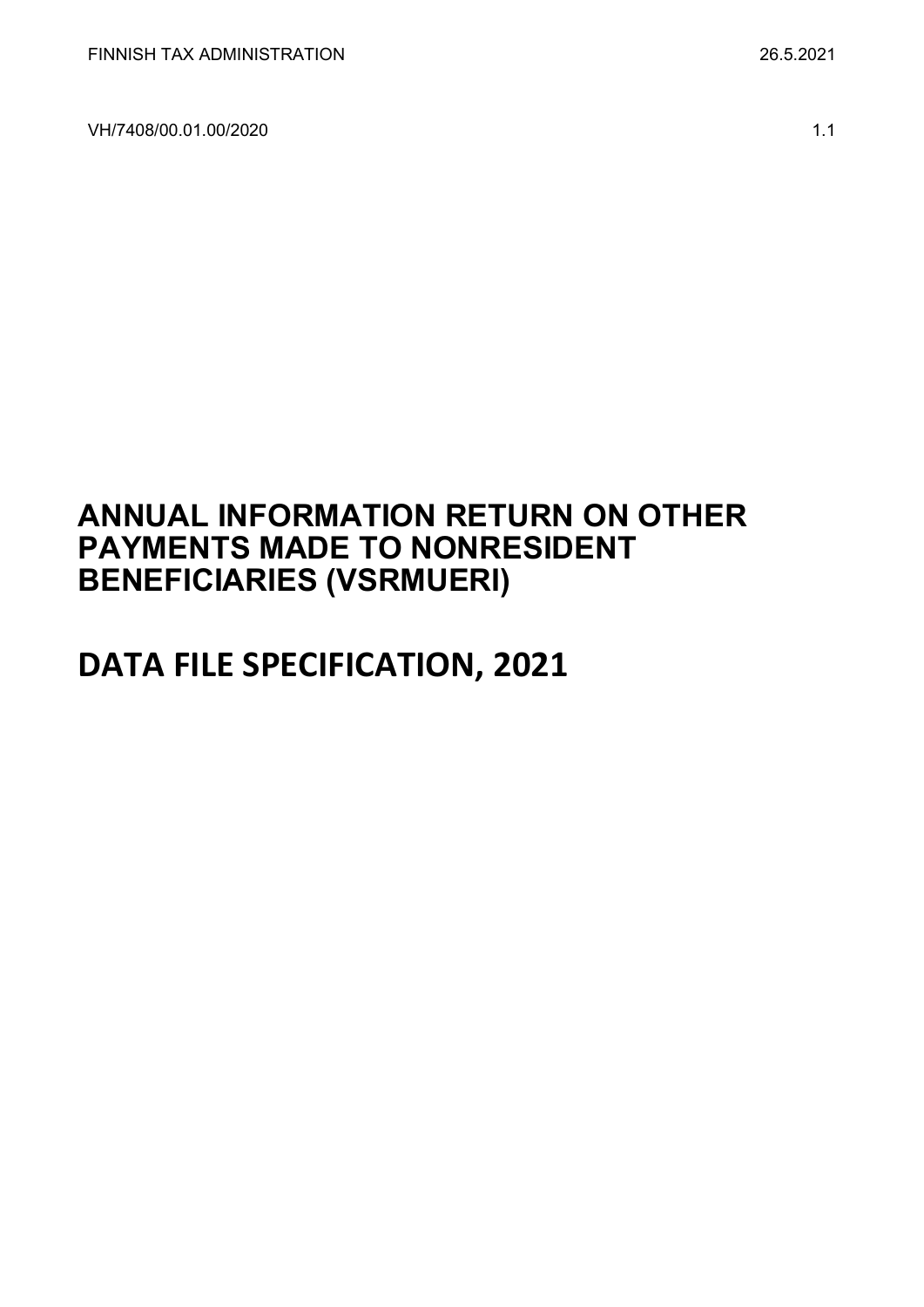## **Table of contents**

| 1            | <b>INTRODUCTION</b>                                               | $\mathbf{2}$ |
|--------------|-------------------------------------------------------------------|--------------|
| $\mathbf{2}$ | <b>DESCRIPTION OF THE INFORMATION FLOW AND SUBMITTAL OF FILES</b> | $\mathbf{2}$ |
| $\mathbf{3}$ | <b>MAKING CORRECTIONS</b>                                         | 3            |
| 4            | <b>PERIOD OF VALIDITY</b>                                         | 3            |
| 5.           | <b>CHANGES ON THE PREVIOUS YEAR OR PREVIOUS VERSION</b>           | 3            |
| 6            | <b>LIST OF THE DATA CONTENT</b>                                   | 5            |
| 7            | <b>CHECK PROCESSES</b>                                            | 7            |
| 8            | <b>MESSAGES</b>                                                   | 7            |
| 9            | DESCRIPTIONS OF THE TYPES OF PAYMENT                              | 8            |
|              | <b>10 CHECK YOUR FOREIGN TIN</b>                                  | 8            |
|              | <b>11 LIST OF COUNTRY CODES</b>                                   | 8            |
|              | 12 EXAMPLE                                                        | 8            |

## **Version history**

| <b>Date</b> | <b>Version</b> | <b>Description</b>               |
|-------------|----------------|----------------------------------|
| 26 May 2021 | 1.1            | Check #1704 has been corrected.  |
| 26 Jan 2021 | 1.0            | First version for tax year 2021. |

## <span id="page-1-0"></span>**1 INTRODUCTION**

This guidance explains the structure of the required inbound file and the check procedures that follow. For more information, see [General description for](https://www.vero.fi/globalassets/tietoa-verohallinnosta/ohjelmistokehittajille/s%C3%A4hk%C3%B6isen-ilmoittamisen-yleiskuvaus2.pdf)  [electronic filing of information returns \(pdf\)](https://www.vero.fi/globalassets/tietoa-verohallinnosta/ohjelmistokehittajille/s%C3%A4hk%C3%B6isen-ilmoittamisen-yleiskuvaus2.pdf) (*tax.fi > About us > IT developers > Data format specifications > General description for electronic filing of information returns*).

# <span id="page-1-1"></span>**2 DESCRIPTION OF THE INFORMATION FLOW AND SUBMITTAL OF FILES**

The payors that make payments to nonresident taxpayers must prepare an annual information return, detailing the amounts paid in "other" categories (the D1 and D2 types of payment) as a data file described in this guidance, giving a specification for every beneficiary. You must file your information return electronically if more than five (5) beneficiaries received payments from you.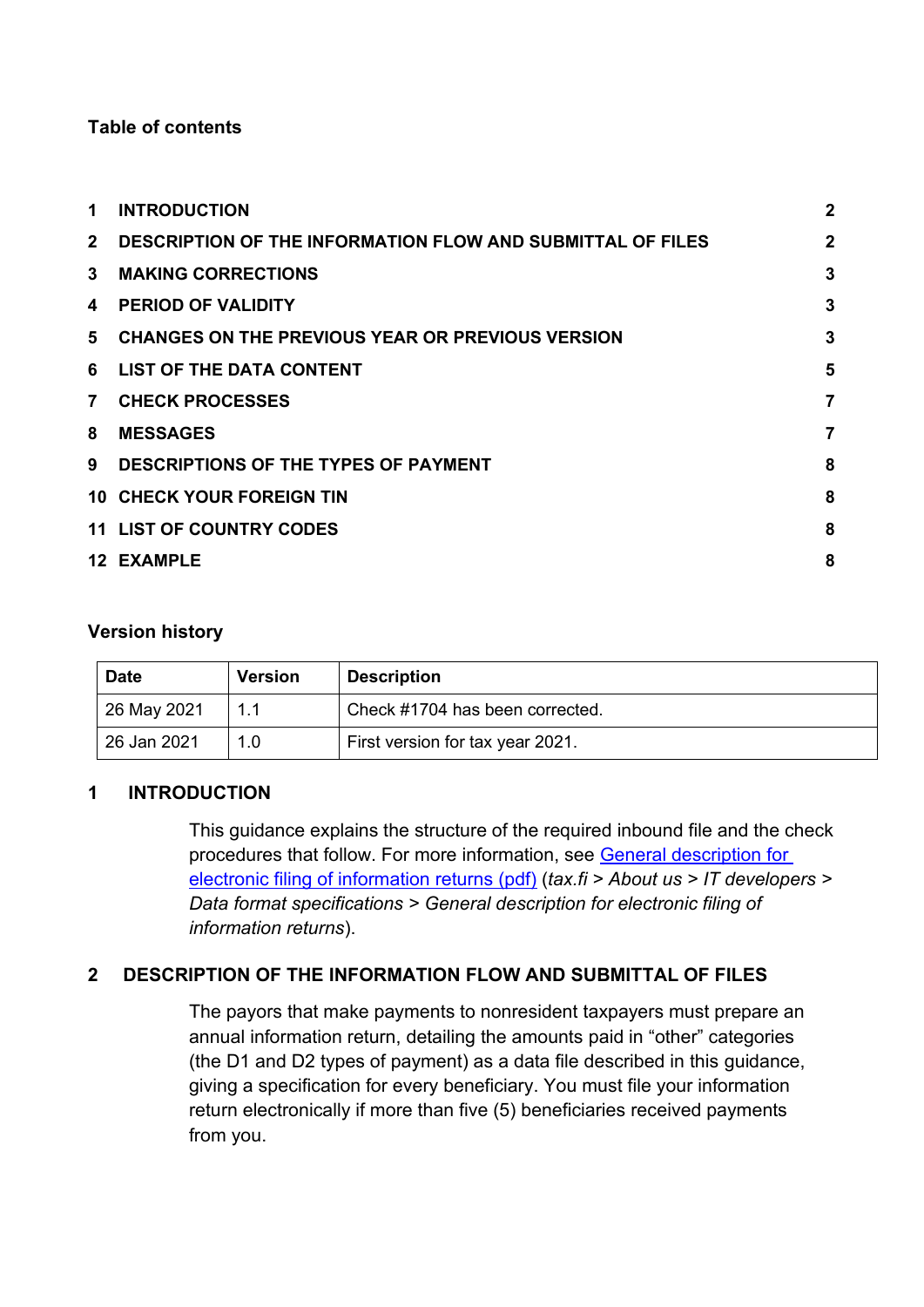However, the requirement to use e-filing does not concern natural persons and estates of deceased persons unless they operate a trade, business, or an agricultural farm or a forestry farm.

Read more about resident and nonresident tax liability in the Tax Administration's [Tax residency and nonresidency and residency for purposes](https://www.vero.fi/en/detailed-guidance/guidance/48999/tax-residency-nonresidency-and-residency-in-accordance-with-a-tax-treaty--natural-persons/)  [of the relevant tax treaty.](https://www.vero.fi/en/detailed-guidance/guidance/48999/tax-residency-nonresidency-and-residency-in-accordance-with-a-tax-treaty--natural-persons/) For additional information and guidance on the tax treatment of non-residents, visit [International and cross-border circumstances](https://www.vero.fi/syventavat-vero-ohjeet/ohje-hakusivu/?tags=67764&sort=0&pageSize=50&page=1&tag=67764) (tax.fi > detailed guidance > international tax situations).

To read more about annual information returns, go to [Forms](https://www.vero.fi/en/About-us/contact-us/forms/) (*tax.fi > About us > Contact us > Forms > Annual information).*

To check the method of identification required by this information flow, the required role and the place in the flow where authorisations are checked, go to [Methods of sign-in, roles and rights to represent organisations](https://www.ilmoitin.fi/webtamo/sivut/IlmoituslajiRoolit?kieli=en&tv=VSRMUERI) *[\(Ilmoitin.fi >](https://www.ilmoitin.fi/webtamo/sivut/IlmoituslajiRoolit?tv=VSY02C)  [Instructions and templates > Methods of sign-in, roles\)](https://www.ilmoitin.fi/webtamo/sivut/IlmoituslajiRoolit?tv=VSY02C).*

## <span id="page-2-0"></span>**3 MAKING CORRECTIONS**

For year-specific instructions for making corrections, go to [Annual information](https://www.vero.fi/en/About-us/it_developer/data-format-specifications/annual_information_returns__instruction/)  [returns](https://www.vero.fi/en/About-us/it_developer/data-format-specifications/annual_information_returns__instruction/) (*tax.fi > About us > IT developers > Data format specifications > Making corrections to electronically filed submittals of information returns*).

Please note the special requirements regarding this information flow:

We recommend that when making corrections, filers use the same information flow, and the same software, as they used for the original submittal.

## <span id="page-2-1"></span>**4 PERIOD OF VALIDITY**

The file formatting and checks according to this specification come into force on 8 June 2021 and continue to be in force until a new version of the specification is released.

For information about deadlines for filing, see the year-specific schedule on [IT developers](https://www.vero.fi/tietoa-verohallinnosta/kehittaja/) (*vero.fi > Verohallinto > Ohjelmistokehittäjät > Aikataulu vvvv*). The schedule is available in Finnish and Swedish.

## <span id="page-2-2"></span>**5 CHANGES ON THE PREVIOUS YEAR OR PREVIOUS VERSION**

| <b>Versio</b> | ID | Data                                                                         | <b>Description</b>                 |
|---------------|----|------------------------------------------------------------------------------|------------------------------------|
| n             |    |                                                                              |                                    |
| 1.1           |    |                                                                              | Check #1704 has been<br>corrected. |
| 1.0           |    | This is a new information flow, with<br>2021 as the first year of reporting. |                                    |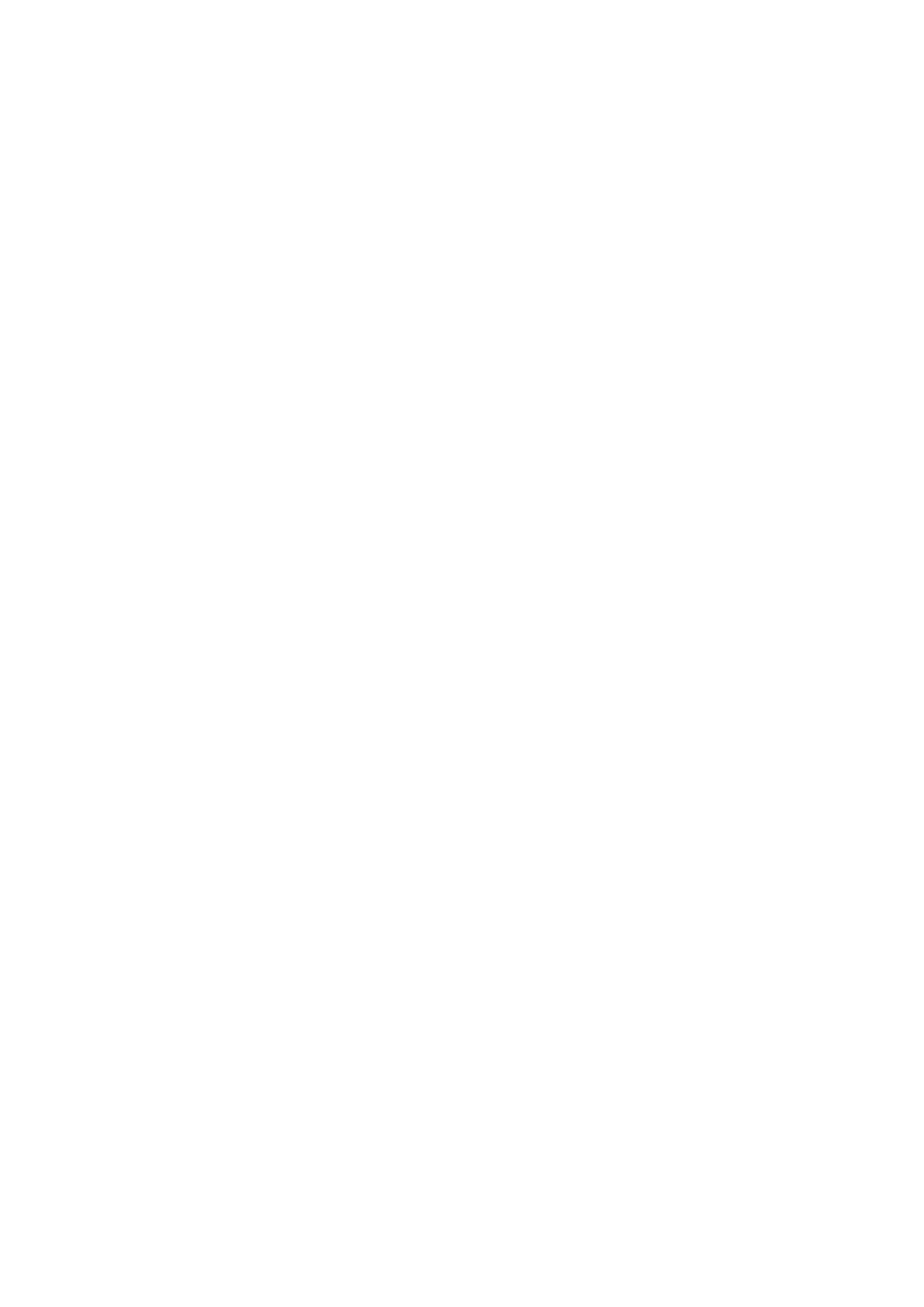# <span id="page-4-0"></span>**6 LIST OF THE DATA CONTENT**

| <b>Positio</b><br>$\mathsf{n}$ | <b>ID</b> | P/<br>$\mathsf{V}$ | T           |                     | L/T Description                                                                                                                    | <b>Format</b>                   | <b>Permissible</b><br>values |
|--------------------------------|-----------|--------------------|-------------|---------------------|------------------------------------------------------------------------------------------------------------------------------------|---------------------------------|------------------------------|
| $1 - 8$                        | 000       | P                  | Τ           |                     | Identifier of the information flow                                                                                                 | AN <sub>8</sub>                 | <b>VSRMUERI</b>              |
| 10                             | 082       | V                  |             |                     | Deletion                                                                                                                           | A <sub>1</sub>                  | D                            |
| $12 - 15$                      | 058       | P                  | $\mathsf T$ |                     | Year of payment                                                                                                                    | <b>VVVV</b>                     | 2021                         |
| $17 - 27$                      | 010       | P                  | $\mathsf T$ | $\star$             | Payor's ID code                                                                                                                    | YTUNNUS2  <br>HETU <sub>2</sub> |                              |
| 29-30                          | 084       | P                  | T           | $\star$             | Type of payment                                                                                                                    | AN <sub>2</sub>                 | D1, D2                       |
| 32                             | 086       | P                  |             |                     | Type of beneficiary<br>1= company or corporate entity<br>2= Finnish personal identity code<br>3= no Finnish personal identity code | $+N1$                           | 1, 2, 3                      |
| 34-44                          | 083       | V                  | T           | $\star$<br>V/<br>P  | Beneficiary's Finnish personal ID or Business YTUNNUS  <br>ID                                                                      | <b>HETU</b>                     |                              |
| 46-65                          | 313       | $\vee$             | $\mathsf T$ |                     | Personal ID, Business ID, other ID code<br>(TIN) issued in the country of tax residence<br>For more information, see section 11.   | <b>AN20</b>                     |                              |
| 67-74                          | 021       | $\vee$             | $\mathsf T$ | $^\star$<br>V/<br>P | Beneficiary's date of birth                                                                                                        | SYNTAIKA2                       |                              |
| 76-145                         | 307       | V                  | ET          | $\star$<br>V/<br>P  | Beneficiary's last name or corporate<br>taxpayer's full name                                                                       | <b>AN70</b>                     |                              |
| 147-216 308                    |           | V                  | ET.         |                     | Beneficiary's first names                                                                                                          | <b>AN70</b>                     |                              |
| 218-287 309                    |           | P                  |             |                     | Street address in the country of tax<br>residence                                                                                  | <b>AN70</b>                     |                              |
| 289-297 310                    |           | V                  |             |                     | Postal code in the country of tax residence                                                                                        | AN <sub>9</sub>                 |                              |
| 299-333 311                    |           | P                  |             |                     | City/district in the country of tax residence                                                                                      | <b>AN35</b>                     |                              |
| 335-336 341                    |           | P                  | T           | $\star$             | Country code of the country of tax residence, MAATUNNUS<br><b>ISO3166</b><br>For more information, see section 11.                 |                                 |                              |
|                                |           |                    |             |                     |                                                                                                                                    |                                 |                              |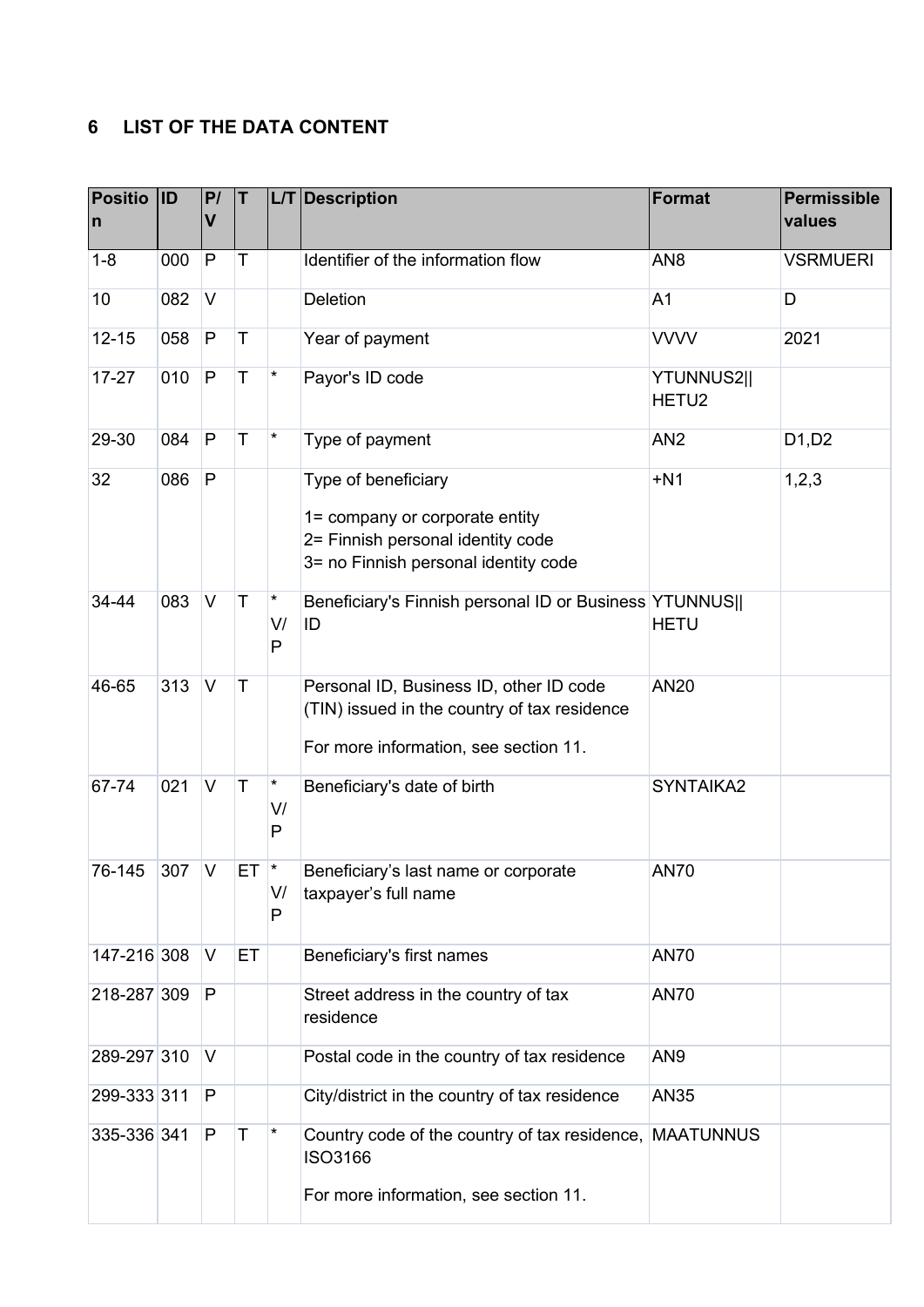| <b>Positio</b><br>$\overline{\mathsf{n}}$ | <b>ID</b> | P/<br>V | IT.         |               | L/T Description                                                                                                                                                                                                 | Format                           | <b>Permissible</b><br>values |
|-------------------------------------------|-----------|---------|-------------|---------------|-----------------------------------------------------------------------------------------------------------------------------------------------------------------------------------------------------------------|----------------------------------|------------------------------|
| 338-372 049                               |           | V/<br>P | ET          |               | Transaction code or other identifier<br>This is a unique ID code selected by the filer,<br>for differentiation between submitted data if<br>the same identification information has been<br>used multiple times | <b>AN35</b>                      |                              |
| 374-382 080                               |           | V       | ET.         | $\vert \star$ | Business ID of the account operator or other<br>third-party filer that submits the return                                                                                                                       | <b>TIHOYHTEISO</b>               |                              |
| 384                                       | 158       | V       |             | $^\star$      | Filer's role<br>1= account operator<br>2= securities depository<br>3= other foreign filer of annual information                                                                                                 | N <sub>1</sub>                   | 1,2,3                        |
| 386-455 067                               |           | V       |             | *             | Name of the securities depository where the<br>stock, share or other security had been<br>issued                                                                                                                | <b>AN70</b>                      |                              |
| 457-486 068                               |           | $\vee$  | <b>ET</b>   | $\star$       | ID code of the securities depository where<br>the stock, share, other security had been<br>issued                                                                                                               | AN30                             |                              |
| 488-500 317                               |           | P       |             |               | Amount on which tax was withheld at source                                                                                                                                                                      | R <sub>10,2</sub>                |                              |
| 502-514 318                               |           | V       |             |               | Tax withheld at source                                                                                                                                                                                          | R <sub>10</sub> ,2               |                              |
| 516-526 321                               |           | V       |             |               | Deduction for the Finnish tax at source                                                                                                                                                                         | R <sub>8</sub> ,2                |                              |
| 528-557 041                               |           | IV.     |             |               | Contact person's name                                                                                                                                                                                           | AN30                             |                              |
| 559-571 042                               |           | V       |             |               | Contact person's telephone number                                                                                                                                                                               | <b>AN13</b>                      |                              |
| 573-583 324                               |           | V       |             |               | The health insurance premium of the insured $R8,2$<br>party                                                                                                                                                     |                                  |                              |
| 585-604                                   |           |         |             |               | Reserve space                                                                                                                                                                                                   |                                  |                              |
| 606-628 048                               |           | P       |             |               | Software that produced the file                                                                                                                                                                                 | AN23                             |                              |
| 630-641 014                               |           | P       | $\mathsf T$ |               | Identifier of the software that produced the<br>file                                                                                                                                                            | Υ-<br>TUNNUS AN2                 |                              |
| 643-656 198                               |           | P       |             |               | Software-generated timestamp                                                                                                                                                                                    | <b>DDMMYYYY</b><br><b>HHMMSS</b> |                              |
|                                           | 999       | P       |             |               | Final code                                                                                                                                                                                                      | N <sub>8</sub>                   |                              |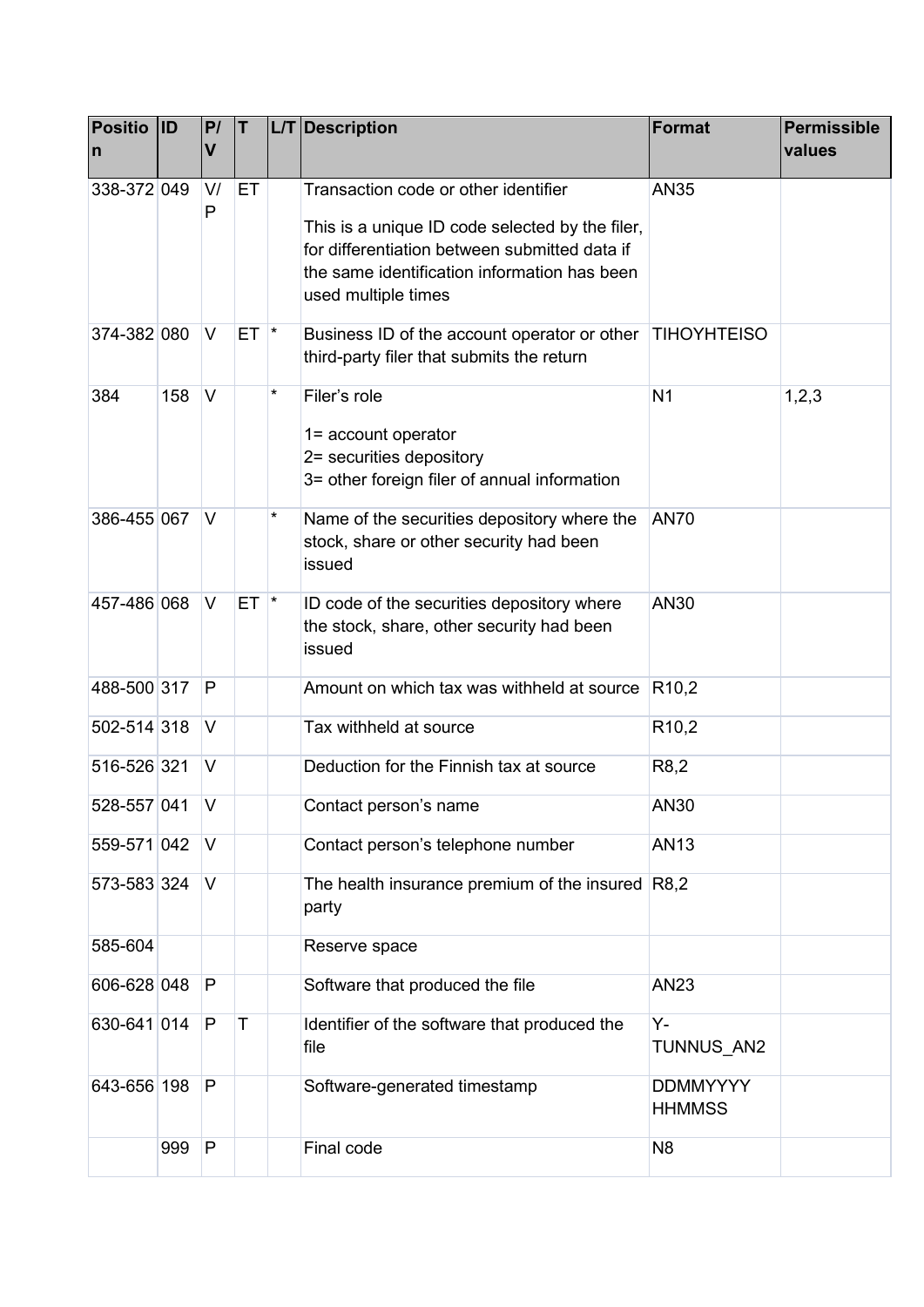# <span id="page-6-0"></span>**7 CHECK PROCESSES**

| New/<br>Chan<br>ged | ID  | Description of the calculation rule or check                                                          |
|---------------------|-----|-------------------------------------------------------------------------------------------------------|
|                     | 084 | #1738; You can only give a Business ID when Type of payment is one of the                             |
|                     | 083 | following: D1                                                                                         |
|                     | 084 | #1739; You can only populate the Deduction for tax at source (321) data                               |
|                     | 321 | element when the Type of payment (084) is D1                                                          |
|                     | 341 | #1740; The value of Country Code (341) can be XX only if the Type of                                  |
|                     | 084 | payment (084) is D1.                                                                                  |
|                     | 307 | If data element 083 has a dummy identity code, data element 307 is                                    |
|                     | 083 | mandatory.                                                                                            |
|                     |     | #1317; If the Beneficiary's Finnish identity code or Business ID (083) is a                           |
|                     |     | dummy code, then the Beneficiary's last name or corporate taxpayer's full<br>name (307) is mandatory. |
| Chan                | 080 | #1704; If you populated either the Business ID of the account operator or                             |
| ged                 | 158 | other third-party filer that submits the return (080) or the value of Filer's role                    |
|                     |     | $(158)$ 1= account operator, 2= securities depository or 3= other foreign filer of                    |
|                     |     | annual information, you must populate both two elements.                                              |
|                     | 068 | #1705; If you populated either the Name of the securities depository where                            |
|                     | 067 | the share was issued (067) or the ID code of the securities depository where                          |
|                     |     | the share was issued (068), you must populate both two elements.                                      |

## <span id="page-6-1"></span>**8 MESSAGES**

| New/ | ID  | Description of the message                                                      |
|------|-----|---------------------------------------------------------------------------------|
| Chan |     |                                                                                 |
| ged  |     |                                                                                 |
|      | 083 | #1084; Populate the 083 data element with the Beneficiary's Finnish personal    |
|      | 086 | identity code, or the 313 data element with Personal ID, Business ID or other   |
|      | 313 | ID code (TIN), issued in the country of residence, if Type of beneficiary (086) |
|      |     | $= 1$                                                                           |
|      |     |                                                                                 |
|      | 083 | #1085; Populate the 083 data element with the Beneficiary's Finnish personal    |
|      | 086 | identity code if Type of beneficiary $(086) = 2$                                |
|      |     |                                                                                 |
|      | 086 | #1086; Populate the 021 Data Element with the Beneficiary's date of birth if    |
|      | 021 | Type of beneficiary $(086) = 3$                                                 |
|      |     |                                                                                 |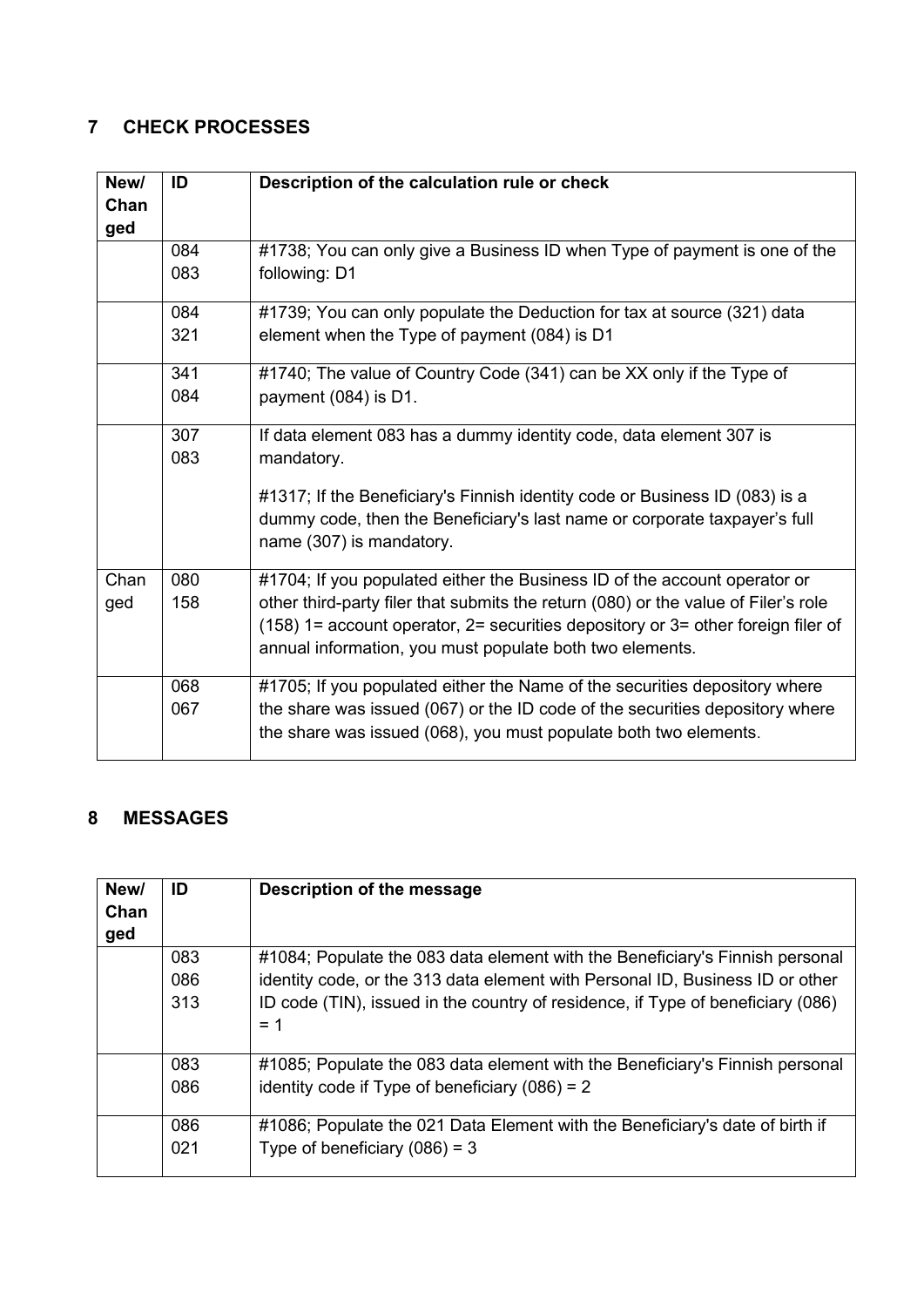| New/<br>Chan<br>ged | ID  | Description of the message                                                      |
|---------------------|-----|---------------------------------------------------------------------------------|
|                     | 086 | #1087; Populate Beneficiary's first names (308) if the beneficiary is a natural |
|                     | 308 | person (086=2 or 086=3)                                                         |

## <span id="page-7-0"></span>**9 DESCRIPTIONS OF THE TYPES OF PAYMENT**

**D1** Other payments (e.g. scholarships)

**D2** Other types of yields on assets saved under a long-term savings agreement

## <span id="page-7-1"></span>**10 CHECK YOUR FOREIGN TIN**

The online checking service TIN on Europa is free of charge; it offers a way to check the format of a foreign identity code (personal ID codes etc.). It does not give confirmation of any individual beneficiary's identity, or of the actual existence of the code entered in the country of issue.

The website is multi-lingual with 22 language options. It also provides additional information about the identifiers used in different countries.

To visit TIN on Europa, click [http://ec.europa.eu/taxation\\_customs/taxation/tax\\_cooperation/mutual\\_assista](http://ec.europa.eu/taxation_customs/taxation/tax_cooperation/mutual_assistance/tin/index_en.htm) [nce/tin/index\\_en.htm](http://ec.europa.eu/taxation_customs/taxation/tax_cooperation/mutual_assistance/tin/index_en.htm) or go directly to the request page at [http://ec.europa.eu/taxation\\_customs/tin/tinRequest.html](http://ec.europa.eu/taxation_customs/tin/tinRequest.html)

## <span id="page-7-2"></span>**11 LIST OF COUNTRY CODES**

Check the valid tax treaties and the country codes according to the ISO 3166 standard [List of country codes.](https://www.ilmoitin.fi/webtamo/sivut/ExcelPohjat?2-1.ILinkListener-apuvalineet-maatunnuslistaus_linkki)

## <span id="page-7-3"></span>**12 EXAMPLE**

The lines below illustrate a VSRMUERI filing, generated by the "Accounting Pro" software, to provide itemised annual information on payments to a nonresident individual.

The type of payment is D1 (084), Year of payment is 2021 (058), with Payor's Business ID 6612663-4 (010), beneficiary's personal identity code 131052- 995Y (083), Type of beneficiary (086) is 2, Beneficiary's last name (307) Peterson, street address in the country of residence (309) Centralgatan 1, city or district (311) Stockholm, country code under ISO3166 (341) is SE and the Amount on which tax was withheld at source (317) is €3,170 and 00 cents.